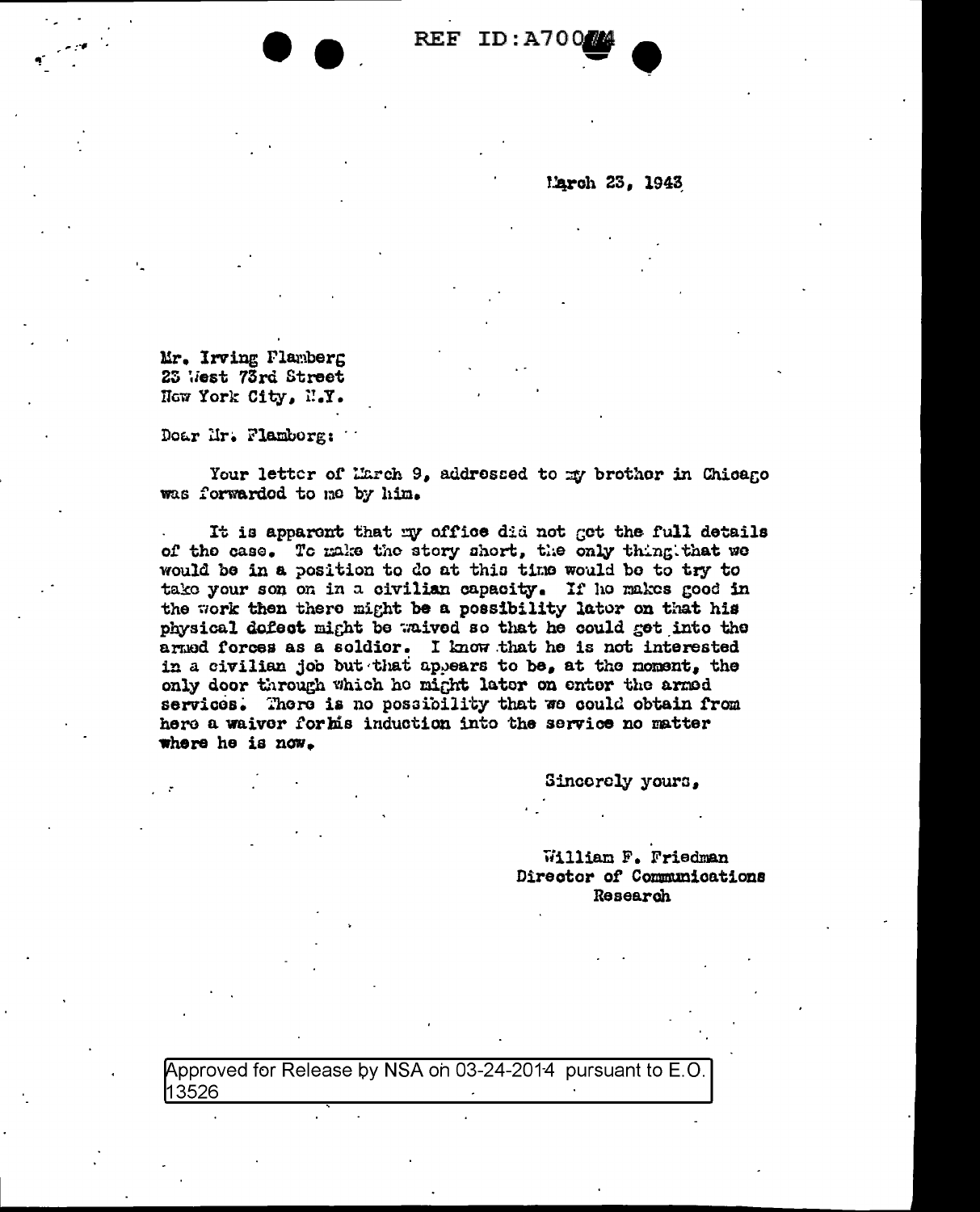REF ID: A70074

-- THE CAMPE CORPORATION 85 FRANKLIN STREET NEW YORK

March 9, 1943.

Mr. Harry Friedman, 300 West Adams Street, Chicago, Ill.

Dear sonny,

- -.:.•

*--...:.•* 

---~~

After the kind interest you displayed in trying to get Morton into the service the least I owe you is a letter getting you up to date as to progress made.

several days after talking with you in the city I received a letter from your brother advising that he was having a questionnaire sent to be filled out for the purpose of either getting Morton into the service or into a civilian job. It was his opinion that if Morton agreed to into service. Morton was not interested in a civilian job and I so advised your brother, but nevertheless he filled out the questionnaire.

A few days ago I received another letter, from a captain Smith of the Signal Corps, copy of which I am herewith enclosing. As you can see from this a duplicate questionnaire was sent to be filled out.

<sup>I</sup>am of the impression that they are not altogether clear as to the status of Mort $j$ on. although I tried to explain it in a letter to your brother. Were it not for the physical disability of his shoulder he would have no difficulty into getting in any one of the services, as a matter of fact the draft board would have taken him. What is now proposed is that he get into the army, but nothing is said as to how that can be done. Apparently there is no way of getting a waiver on the physical and without that I don't see how he can get in.

My purpose in writing you this is not to burden you any further, but in talking with Artie today he thought that possibly in the near future you might be talking to your brother and if so you might inquire as to the possibility of waiving on the physical. If you can do that conveniently <sup>I</sup>wish you would, if not I want to assure you that I nevertheless appreciate the interest you have shown.

*/* .

With kindrst regards.  $r \nearrow$  $\mathcal{L}$ 

 $IF : BW.$ 

 $\frac{2}{3}$